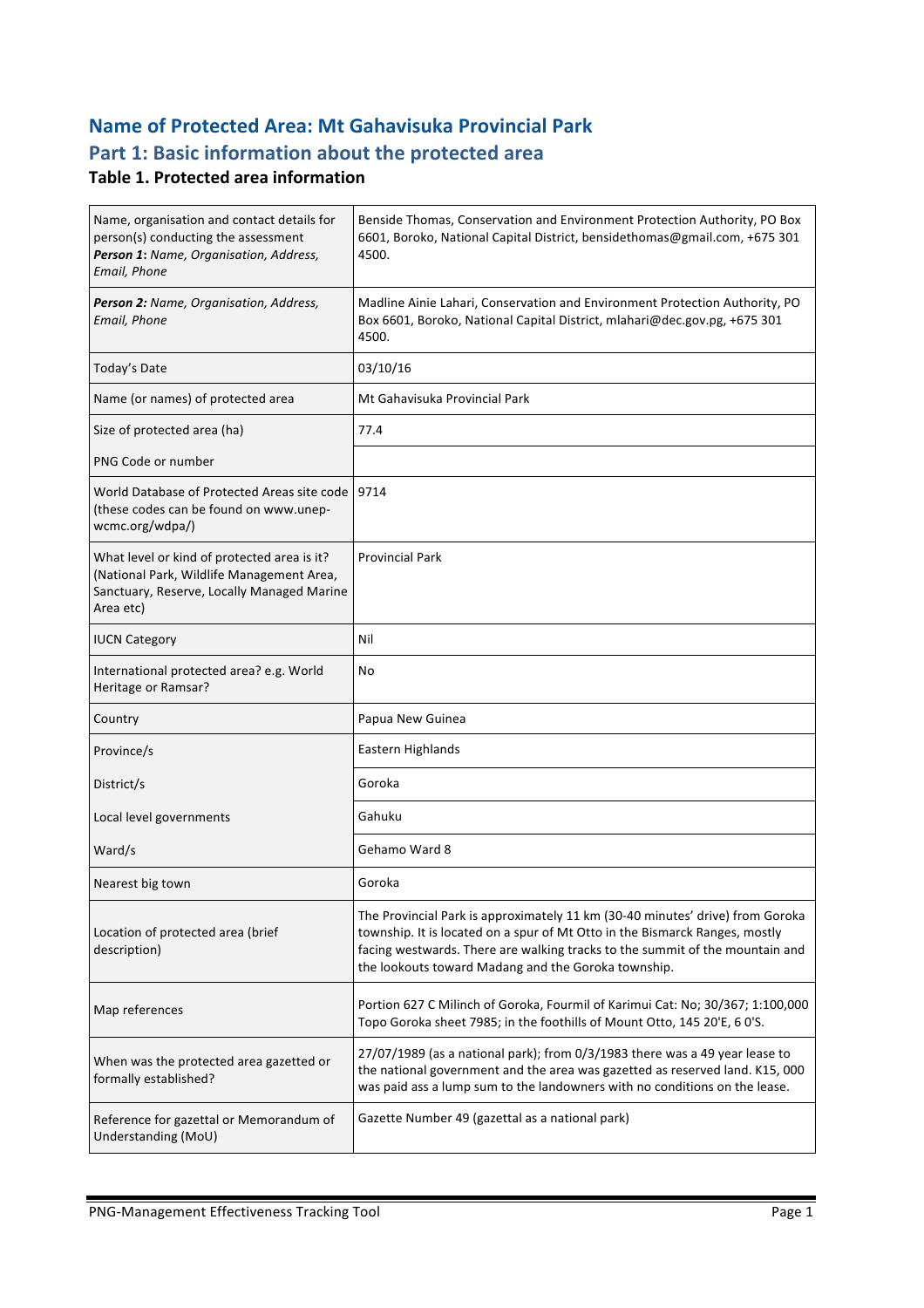| Who owns the protected area? please enter<br>Government Private Community/ customary<br>landowners, private, Other (name) and<br>include Clan name(s)          | Customary Landowners of Ganakoiha Anupazuha Clan. Nagamiza Village owned<br>the land and leased it to the State in 1983 through a Land Lease Agreement for<br>a period of 49 years.                                                                                                                                                                                                                                                                                                                                                                                                                                                                                                                  |  |
|----------------------------------------------------------------------------------------------------------------------------------------------------------------|------------------------------------------------------------------------------------------------------------------------------------------------------------------------------------------------------------------------------------------------------------------------------------------------------------------------------------------------------------------------------------------------------------------------------------------------------------------------------------------------------------------------------------------------------------------------------------------------------------------------------------------------------------------------------------------------------|--|
| Number of households living in the<br>protected area                                                                                                           | 0                                                                                                                                                                                                                                                                                                                                                                                                                                                                                                                                                                                                                                                                                                    |  |
| Population size within the protected area                                                                                                                      | 0                                                                                                                                                                                                                                                                                                                                                                                                                                                                                                                                                                                                                                                                                                    |  |
| Who manages the protected area? (e.g.<br>please enter government, customary<br>landowners [add clan names] management<br>committee [how many and what gender]) | Managed by the Provincial Government through the Natural Resources Division<br>in collaboration with the Ganakoiha Anupazuha Clan of Nagamiza village. For<br>some time now the park has been managed through a Board of Trustees<br>established by the Provincial Government.                                                                                                                                                                                                                                                                                                                                                                                                                       |  |
| Total number of staff (this means anyone<br>working on the protected area in paid jobs -<br>whether NGOs, community, rangers or<br>customary landowners        | 0 (previously rangers were employed by the National Government, through the<br>Department of Environment and Conservation / National Parks Service).                                                                                                                                                                                                                                                                                                                                                                                                                                                                                                                                                 |  |
| Temporary paid workers                                                                                                                                         | 0 (there is some support through research organisations such as PNG Institute<br>of Biological Research and the provincial administration).                                                                                                                                                                                                                                                                                                                                                                                                                                                                                                                                                          |  |
| Permanent paid workers 0                                                                                                                                       |                                                                                                                                                                                                                                                                                                                                                                                                                                                                                                                                                                                                                                                                                                      |  |
| Annual budget (US\$) - excluding staff salary<br>costs                                                                                                         | 0 (Provincial Government funding of about K10, 000.00 per year ceased in<br>2002).                                                                                                                                                                                                                                                                                                                                                                                                                                                                                                                                                                                                                   |  |
| Operational (recurrent) funds                                                                                                                                  | 0                                                                                                                                                                                                                                                                                                                                                                                                                                                                                                                                                                                                                                                                                                    |  |
| Project or special funds                                                                                                                                       | 0 (Funds were allocated by the Provincial Government through a Board of<br>Trustees to supported rehabilitation of the Park).                                                                                                                                                                                                                                                                                                                                                                                                                                                                                                                                                                        |  |
| Reason for park establishment                                                                                                                                  | It was established as a National Park for the conservation of the montane<br>forest ecosystem including species of mountain orchids and rhododendrons in<br>their natural habitat and to protect general wildlife species including tree<br>kangaroos, cuscus, cassowaries, double eyed snake and orchids. The park has<br>cultural sites and provides eco-tourism activities such as trekking and scenic<br>areas for visitors from Goroka town and other areas. The CEPA register states<br>the purpose as "primarily to maintain scenic and recreational values and<br>because of the presence of a botanic garden". However, the park has been<br>deteriorating due to lack of management funds. |  |
| What are the main values for which the area<br>is designated (Fill this out after data sheet 2)                                                                | Wild animals (e.g. tree kangaroos, cuscus, cassowaries and double eyed snake);<br>forest ecosystems (montane forest with mountain orchids and<br>rhododendrons); Pandanus (karuka) forest; ecotourism (tracks and lookouts);<br>caves and cultural sites; and research and education.                                                                                                                                                                                                                                                                                                                                                                                                                |  |
| List the primary protected area management<br>objectives (add lines if needed after the<br>most important objectives):<br>Management objective 1               | To protect the biodiversity including the conservation of montane forest<br>species, mountain orchids and rhododendrons in their natural habitat.                                                                                                                                                                                                                                                                                                                                                                                                                                                                                                                                                    |  |
| Management objective 2                                                                                                                                         | To protect caves and other culturally significant sites.                                                                                                                                                                                                                                                                                                                                                                                                                                                                                                                                                                                                                                             |  |
| Management objective 3                                                                                                                                         | To promote ecotourism activities.                                                                                                                                                                                                                                                                                                                                                                                                                                                                                                                                                                                                                                                                    |  |
| Number of people involved in answering the<br>assessment questions                                                                                             | 5                                                                                                                                                                                                                                                                                                                                                                                                                                                                                                                                                                                                                                                                                                    |  |
| Name/organisation/contact details of<br>people participating the assessment (Please<br>do not insert return/enter or dot points)                               | Dr Joseph Apa, PO Box 1519, Goroka, dr.josephapa@gmail.com; Raymond<br>Gahuno, Nagamiza Village; Amisere Gopave, Nagamiza Village, PO Box 863,<br>Goroka, ammigopave@gmail.com, 71206079; Gahuno Mamaite, Nagamiza                                                                                                                                                                                                                                                                                                                                                                                                                                                                                   |  |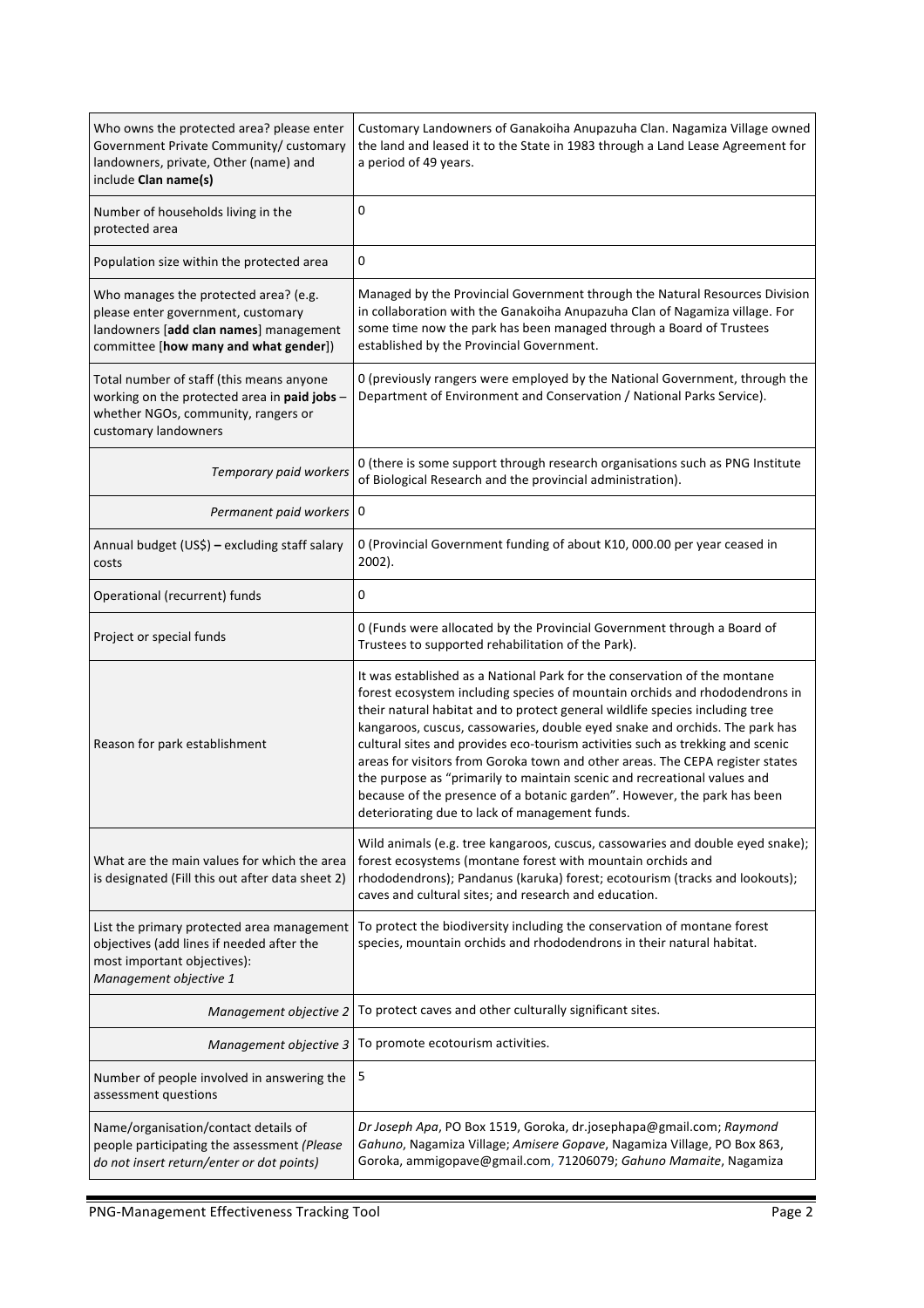|                                                                                                                                                                                                                                                | Village, 72195856, Anty Auwo, Nagamiza Village, 73445367; Apex Gahuno,<br>Nagamiza Village, 72620607.                                                                                                                                                                                |
|------------------------------------------------------------------------------------------------------------------------------------------------------------------------------------------------------------------------------------------------|--------------------------------------------------------------------------------------------------------------------------------------------------------------------------------------------------------------------------------------------------------------------------------------|
| Customary landowners/other community;<br>CEPA, Other national government agency;<br>Provincial govt; local level govt; Protected<br>area staff (anyone working on the protected<br>area in paid jobs; NGO; Donors; External<br>experts; Others | Customary landowners of Ganakoiha Anupazuha Clan, Nagamiza village. The<br>area is leased from the landowning community.                                                                                                                                                             |
| Please note if assessment was carried out in<br>association with a particular project, on<br>behalf of an organisation or donor.                                                                                                               | Secretariat of the Pacific Regional Environmental Program through the Papua<br>New Guinea Protected Area Assessment Project, which is a component of the<br>Global Environmental Facility Community-based Forest and Coastal<br>Conservation and Resource Management Project in PNG. |

# Part 2: What makes this protected area special and important?

No statement recorded.

## Table 2. Key values of the protected area

| No.            | <b>Key values</b>                                            | <b>Brief description</b>                                                                                                                                                                                                                                                                                                                                                                                                                                                            | Note if endangered<br>species or<br>ecosystem (IUCN) |
|----------------|--------------------------------------------------------------|-------------------------------------------------------------------------------------------------------------------------------------------------------------------------------------------------------------------------------------------------------------------------------------------------------------------------------------------------------------------------------------------------------------------------------------------------------------------------------------|------------------------------------------------------|
| $\mathbf{1}$   | Animal species                                               | The park has species such as tree kangaroos, double headed<br>snakes, cuscus, cassowaries, birds of paradise (six spp have been<br>recorded) and harpy eagles.                                                                                                                                                                                                                                                                                                                      | Birds of paradise,<br>cassowary and<br>orchids       |
| $\overline{2}$ | Forest ecosystems<br>(including rivers and<br>streams)       | The park contains montane forest species including mountain<br>orchids (>1000 spp) and rhododendrons in their natural habitat<br>and has special medicinal plants. Most of the area consists of<br>mid-montane rainforest (Saurauia spp.) and some grassland.                                                                                                                                                                                                                       |                                                      |
| 3              | Panndanus (Karuka)<br>(Pandanus julianettii)                 | Pandanus is a very important plant to the community. It is<br>known locally as "Karuka" and has special uses. The leaves are<br>used to make mats, headbands and thatch for roofs; the stem is<br>used in building materials (wall, flooring, bridges and fencing);<br>the fruit/nut is used for food and trade (traditional currency);<br>and salt is produced from the shell of the nut. It is an important<br>commodity for bride price payments.                                |                                                      |
| 4              | Ecotourism (tracks,<br>lookouts)                             | There are walking tracks to the summit of Mt Gahavisuka, with<br>several lookouts both within and outside the park area. There<br>are views to Mt Michael, Mt Wilhelm and Mt Koriggoma and the<br>surrounding ranges. Most trekking to the lookout is done early<br>in the morning to catch a glimpse of the rising sun and<br>surrounding scenic views towards Goroka and Madang (before<br>being covered by clouds during the day). The park is easily<br>accessible from Goroka. |                                                      |
| 5              | Caves and sites of<br>traditional and cultural<br>importance | Caves of cultural importance include "Nokondi Cave" and those<br>that provide habitat for bats and other cave dwelling species;<br>Nokondi, in the traditional belief is a half human figure and lives<br>in the cave. There may be archaeological remains in the<br>sediment deposited in some caves.                                                                                                                                                                              |                                                      |
| 6              | Research and education                                       | Tertiary institutions (such as University of Papua New Guinea,<br>University of Technology and the University of Goroka), primary<br>and elementary schools and NGOs use the park for educational<br>studies and research. Several biodiversity inventories have been<br>undertaken during training exercises.                                                                                                                                                                      |                                                      |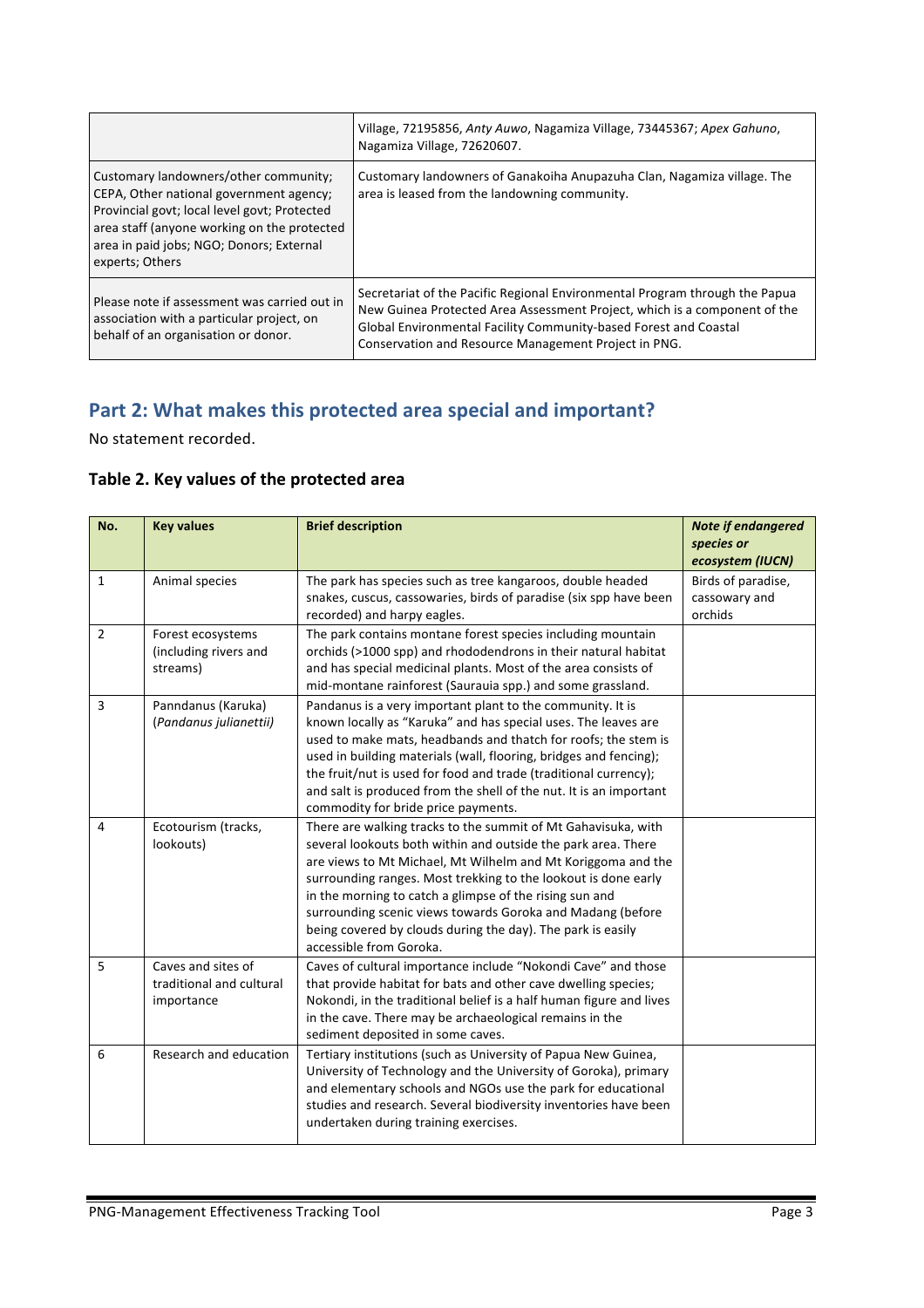## **Table 3. Checklist of values/benefits**

Not important 0; Important 1; Very important 2; Don't know DK

| How important is the protected area for each<br>of the listed values/benefits?         | <b>Score</b><br>(0,1,2, DK) | <b>Comment</b>                                                                                                          |
|----------------------------------------------------------------------------------------|-----------------------------|-------------------------------------------------------------------------------------------------------------------------|
| 1. Biodiversity $-$ the presence of many                                               | 2                           | Plants include Karuka, orchids and rhododendrons; and                                                                   |
| different kinds of plants, animals and                                                 |                             | animals include bird of paradise, cassowaries, harpy eagles                                                             |
| ecosystems                                                                             |                             | and bats (refer above).                                                                                                 |
| 2. Presence of rare, threatened, or                                                    | $\overline{2}$              | Birds of paradise, double headed snake, orchids (e.g. genus                                                             |
| endangered species (plants and animals)                                                |                             | Bulbophyllum) and rhododendron.                                                                                         |
| 3. Ecosystems (e.g. wetlands, grasslands,                                              | $\overline{2}$              | The montane forest with its orchids is important.                                                                       |
| coral reefs etc) that are rare because they<br>have been cleared or destroyed in other |                             |                                                                                                                         |
| areas                                                                                  |                             |                                                                                                                         |
| 4. Protecting clean, fresh water                                                       | $\overline{2}$              | Clean water is important for everyone that lives                                                                        |
|                                                                                        |                             | downstream. The park protects the water supply of                                                                       |
|                                                                                        |                             | adjoining landowners and for Goroka township.                                                                           |
| 5. Sustaining important species in big                                                 | $\overline{2}$              | The park provides habitat for a diverse range of species (e.g.                                                          |
| enough numbers that they are able to                                                   |                             | six species of bird of paradise).                                                                                       |
| survive here                                                                           |                             |                                                                                                                         |
| 6. Providing a source of employment for                                                | $\overline{2}$              | There is no employment now, but this is important for the                                                               |
| local communities now<br>Providing resources for local subsistence<br>7.               | $\overline{2}$              | future.<br>Refer to Table 2 (e.g. pandanus and wild pigs).                                                              |
| (food, building materials, medicines etc.)                                             |                             |                                                                                                                         |
| Providing community development<br>8.                                                  | $\overline{2}$              | This is important in the future.                                                                                        |
| opportunities through sustainable                                                      |                             |                                                                                                                         |
| resource use                                                                           |                             |                                                                                                                         |
| 9. Religious or spiritual significance (e.g.                                           | $\mathbf{1}$                | Caves of cultural and traditional uses, e.g. Nokondi Cave.                                                              |
| tambu places)                                                                          |                             |                                                                                                                         |
| 10. Plant species of high social, cultural, or                                         | $\overline{2}$              | Karuka, Castanopsis species (used for housing and garden                                                                |
| economic importance                                                                    | $\overline{2}$              | fences and the fruits are edible) and orchids.                                                                          |
| 11. Animal species of high social, cultural, or<br>economic importance                 |                             | A new species of frog has been identified. There are spiders<br>and grasshoppers; cuscus; birds of paradise (plumes are |
|                                                                                        |                             | used for traditional singsings).                                                                                        |
| 12. Attractive scenery                                                                 | $\overline{2}$              | There are lookouts (4) at the top of the mountains including                                                            |
|                                                                                        |                             | Mt Gahavisuka that provide views to the surrounding                                                                     |
|                                                                                        |                             | landscape.                                                                                                              |
| 13. Tourism now                                                                        | $\overline{2}$              | Trekking to the top of mountains (lookouts) and within the                                                              |
|                                                                                        |                             | park occurs now. There are different types of orchids and                                                               |
|                                                                                        |                             | rhododendrons and birds of paradise to observe.                                                                         |
| 14. Potential value for tourism in the future                                          | $\overline{2}$              | This is a very significant site and location for continued                                                              |
|                                                                                        |                             | tourism. The area needs to be protected and promoted to<br>attract tourists.                                            |
| 15. Educational and/or scientific value                                                | 2                           | The park is used by tertiary institutions (University Papua                                                             |
|                                                                                        |                             | New Guinea, University of Technology, Divine Word                                                                       |
|                                                                                        |                             | University, and University of Goroka) for training purposes;                                                            |
|                                                                                        |                             | NGOs (Papua New Guinea Institute of Biological Research,                                                                |
|                                                                                        |                             | Research and Conservation Foundation) use the park for                                                                  |
|                                                                                        |                             | species inventories and research; Institute of Medical                                                                  |
|                                                                                        |                             | Research uses the park for medical research; Other<br>individual researchers and schools also use and visit the         |
|                                                                                        |                             | park.                                                                                                                   |
| 16. Maintaining culture and tradition on                                               | $\overline{2}$              | The park is important to help educate the young about                                                                   |
| customary land and passing this on to                                                  |                             | medicinal, cultural and traditional uses of plants (housing                                                             |
| future generations                                                                     |                             | materials) and animals (e.g. bird plumes and feathers for                                                               |
|                                                                                        |                             | traditional events).                                                                                                    |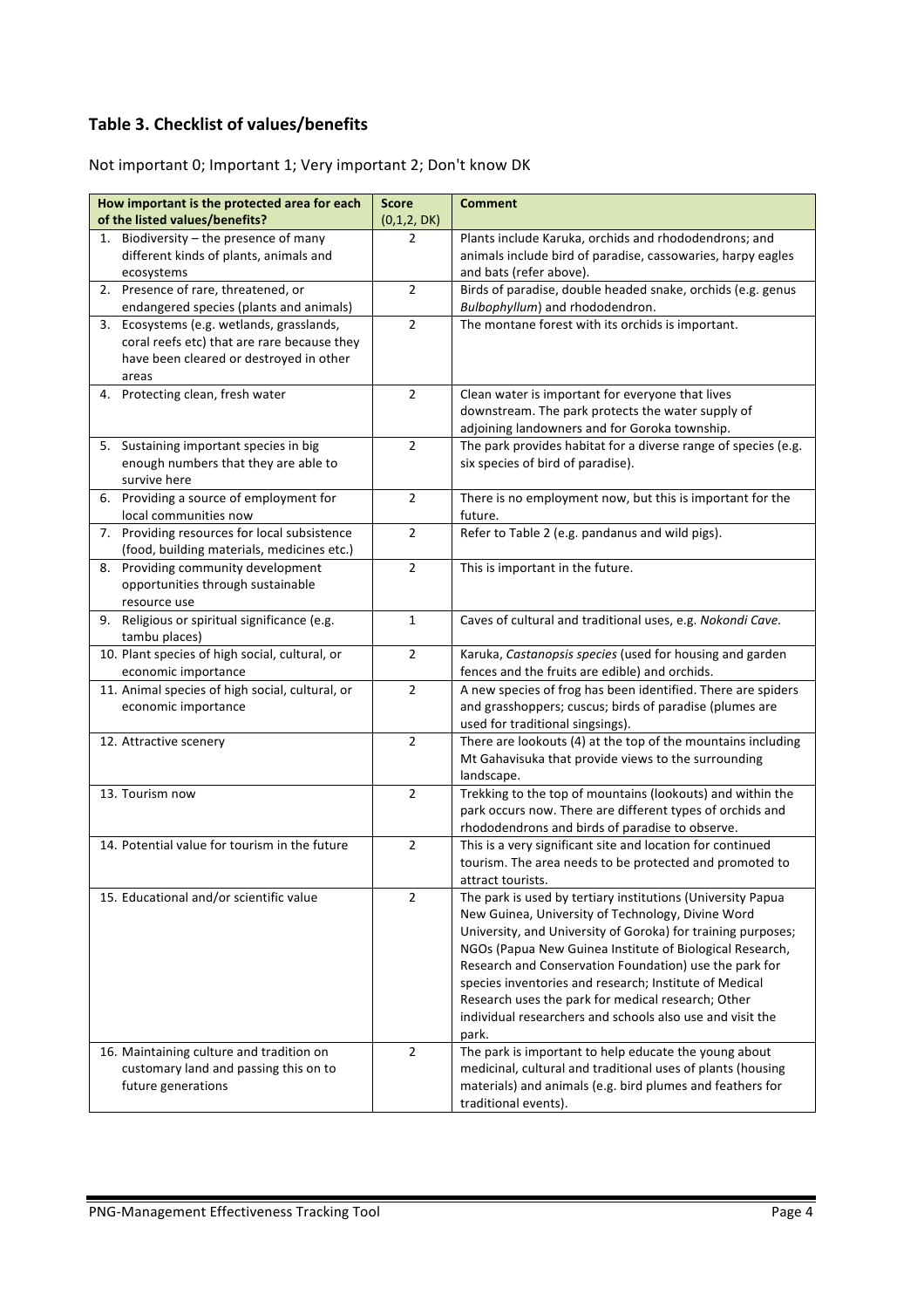# Part 3: What are the threats to the protected area?

#### **Table 4: Threats to the protected area**

- **H High** significance threats are seriously degrading values. This means they are badly damaging some value –it might be a kind of animal or plant, or your traditional gardens
- **M** Medium threats are having some negative impact they are damaging values but not so badly
- **L** Low threats are present but not seriously damaging values
- **0 N/A** where the threat is not present in the protected area or where something is happening but is not threatening the values at all

| <b>Threat type</b>                                                                              | <b>Score</b><br>(H,M,L,0) | <b>Notes</b>                                                                                                                                           |
|-------------------------------------------------------------------------------------------------|---------------------------|--------------------------------------------------------------------------------------------------------------------------------------------------------|
| 1.1 Housing and settlement                                                                      | 0                         | No houses are to be built by villagers. The only housing that is possible<br>is for park management purposes.                                          |
| 1.1a Population increase in the<br>protected area community                                     | 0                         | No communities live within the park.                                                                                                                   |
| 1.2 Commercial and industrial areas                                                             | 0                         |                                                                                                                                                        |
| 1.3 Tourism and recreation                                                                      | 0                         | There is no infrastructure currently, but there is an intention to build a                                                                             |
| infrastructure                                                                                  |                           | lodge near the park area for tourists.                                                                                                                 |
| 2.1 Customary land owner and                                                                    | 0                         | There are no gardens in the park. There is a buffer between the                                                                                        |
| community gardens and small crops                                                               |                           | nearest community and the park.                                                                                                                        |
| 2.1a Drug cultivation                                                                           | 0                         |                                                                                                                                                        |
| 2.1b Commercial plantations                                                                     | $\pmb{0}$                 |                                                                                                                                                        |
| 2.2 Wood and pulp plantations                                                                   | $\pmb{0}$                 |                                                                                                                                                        |
| 2.3 Livestock farming and grazing                                                               | 0                         |                                                                                                                                                        |
| 2.4 Marine and freshwater                                                                       | 0                         |                                                                                                                                                        |
| aquaculture                                                                                     |                           |                                                                                                                                                        |
| 3.1 Oil and gas drilling                                                                        | $\pmb{0}$                 |                                                                                                                                                        |
| 3.2 Mining and quarrying                                                                        | 0                         |                                                                                                                                                        |
| 3.3 Energy generation                                                                           | L                         | A mini hydro-electric plant was used for park management (rangers)<br>in the past. However, it is no longer operational. It may pose a threat          |
|                                                                                                 | 0                         | if the park is rejuvenated.<br>The road to the park ends at the entrance to the park.                                                                  |
| 4.1 Roads and railroads (include<br>road-killed animals)                                        |                           |                                                                                                                                                        |
| 4.2 Utility and service lines (e.g.                                                             | L                         | The impact of cables is minimal as underground cables were used for                                                                                    |
| electricity cables, telephone lines)                                                            |                           | the mini hydro-electric plant.                                                                                                                         |
| 4.3 Shipping lanes                                                                              | 0                         |                                                                                                                                                        |
| 4.4 Flight paths                                                                                | 0                         |                                                                                                                                                        |
| 5.1 Hunting, killing and collecting                                                             | L                         | Hunting is not allowed within the park. The buffer between the village                                                                                 |
| terrestrial animals (including killing of<br>animals as a result of human/wildlife<br>conflict) |                           | community and the park is used for hunting and this reduces<br>pressures on the park.                                                                  |
| 5.2 Gathering terrestrial plants or<br>plant products (non-timber)                              | 0                         | Gathering of materials is not allowed within the park. However, the<br>buffer between the village community and the park is used for such<br>purposes. |
| 5.3a Logging and wood harvesting for<br>local/customary use                                     | 0                         | Wood harvesting is not allowed in the park. However, the buffer<br>between the village community and the park is used for such<br>purposes.            |
| 5.3b Logging and wood harvesting -<br>commercial logging                                        | 0                         |                                                                                                                                                        |
| 5.4a Fishing, killing and harvesting<br>aquatic resources for<br>local/customary use            | 0                         | These activities are not allowed in the park.                                                                                                          |
| 5.4b Fishing, killing and harvesting<br>aquatic resources for commercial use                    | $\mathbf 0$               |                                                                                                                                                        |
| 6.1 Recreational activities and<br>tourism                                                      | L                         | All recreational activities are guided by the park rangers or customary<br>landowners.                                                                 |
| 6.2 War, civil unrest and military<br>exercises                                                 | 0                         |                                                                                                                                                        |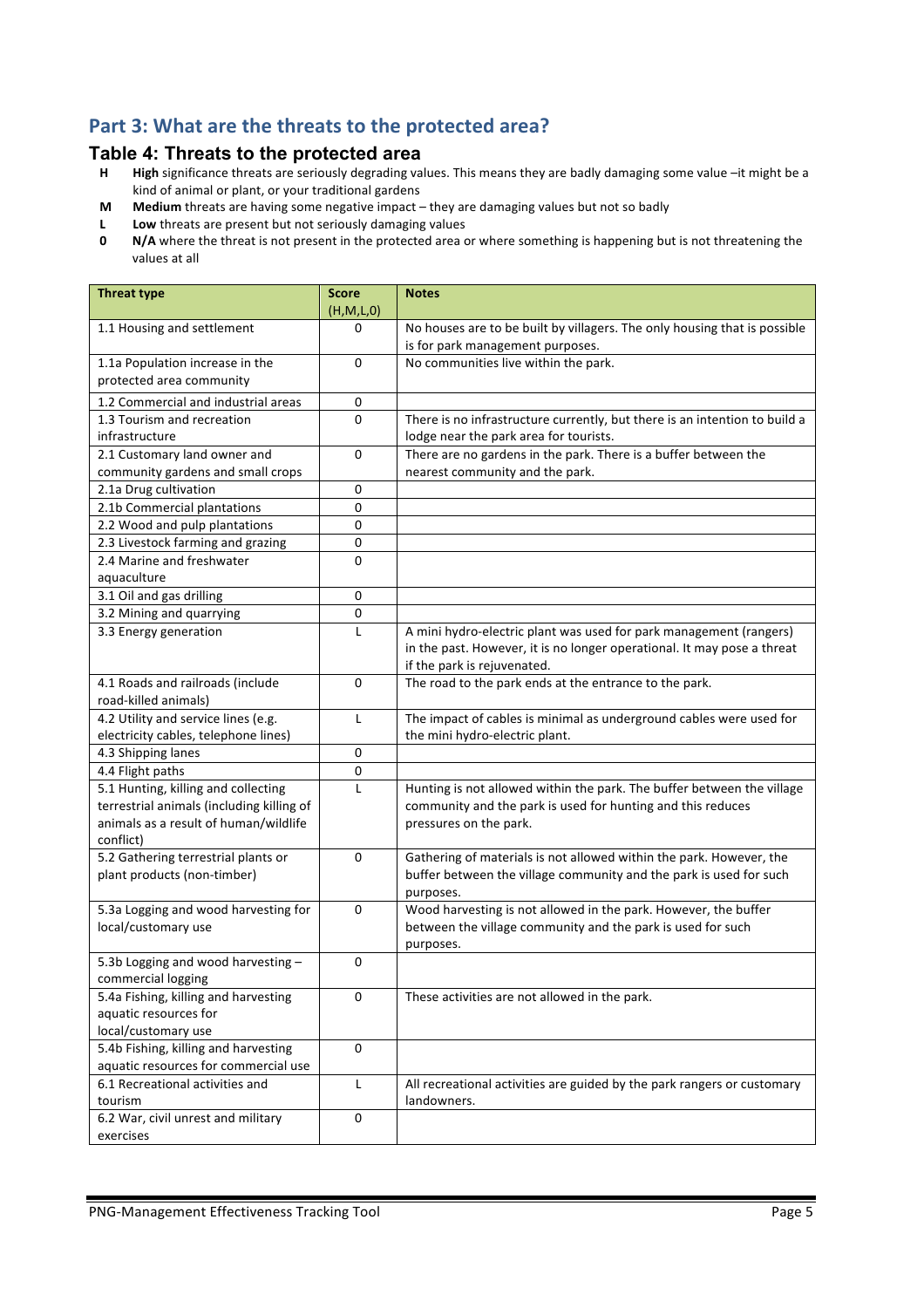| <b>Threat type</b>                                                       | <b>Score</b> | <b>Notes</b>                                                              |
|--------------------------------------------------------------------------|--------------|---------------------------------------------------------------------------|
|                                                                          | (H,M,L,0)    |                                                                           |
| 6.3 Research, education and other                                        | L            | People undertaking research or education activities are guided by the     |
| work-related activities in protected                                     |              | customary landowners and impacts are low.                                 |
| areas                                                                    |              |                                                                           |
| 6.4 Activities of protected area                                         | L            | These activities are concentrated at the park entrance area only.         |
| managers (e.g. construction or                                           |              |                                                                           |
| vehicle use)<br>6.5 Deliberate vandalism, destructive                    | L            | The old rangers' facilities were vandalised by neighbouring community     |
| activities or threats to protected area                                  |              | households.                                                               |
| staff and visitors                                                       |              |                                                                           |
| 7.1 Fire and fire suppression                                            | 0            | The park is not threatened due to the buffer zone surrounding the         |
| (including arson)                                                        |              | park area.                                                                |
| 7.2 Dams, hydrological modification                                      | L            | A mini-hydro-electric plant was constructed for park management           |
| and water management/use                                                 |              | use, but is no longer operational.                                        |
| 7.3a Increased fragmentation within                                      | 0            | The park is intact with no disturbances.                                  |
| protected area                                                           |              |                                                                           |
| 7.3b Isolation from other natural                                        | $\mathbf 0$  | The park is intact with no disturbances.                                  |
| habitat (e.g. deforestation)                                             |              |                                                                           |
| 7.3c Other 'edge effects' on park                                        | 0            | The park is intact with no disturbances.                                  |
| values                                                                   |              |                                                                           |
| 7.3d Loss of keystone species (e.g.                                      | L            | Unknown, due to lack of research/monitoring. This also depends on         |
| top predators, pollinators etc.)                                         |              | the movement of animals during the seasons (e.g. fruiting at different    |
|                                                                          |              | locations within the park or adjacent forest areas).                      |
| 8.1 Pest plants                                                          | L            | These were observed previously but not now.                               |
| 8.1a Pest animals                                                        | L            |                                                                           |
| 8.1b Diseases such as fungus or                                          | 0            |                                                                           |
| viruses that make native plants or                                       |              |                                                                           |
| animals sick                                                             |              |                                                                           |
| 8.2 Introduced genetic material (e.g.<br>genetically modified organisms) | 0            |                                                                           |
| 9.1 Household sewage and urban                                           | L            | Pit toilets were used by park rangers (2), but they no longer live in the |
| waste water                                                              |              | park.                                                                     |
| 9.1a Sewage and waste water from                                         | L            | Pit toilets are used for visitors and there could be some minor impact.   |
| protected area facilities                                                |              |                                                                           |
| 9.2 Industrial, mining and military                                      | 0            |                                                                           |
| effluents                                                                |              |                                                                           |
| 9.3 Agricultural and forestry effluents                                  | 0            |                                                                           |
| (e.g. excess fertilizers or pesticides)                                  |              |                                                                           |
| 9.4 Garbage and solid waste                                              | 0            |                                                                           |
| 9.5 Air-borne pollutants                                                 | $\pmb{0}$    |                                                                           |
| 9.6 Excess energy (e.g. heat                                             | 0            |                                                                           |
| pollution, lights etc.)                                                  |              |                                                                           |
| 10.1 Volcanoes                                                           | $\mathbf 0$  |                                                                           |
| 10.2 Earthquakes/Tsunamis                                                | $\pmb{0}$    |                                                                           |
| 10.3 Avalanches/Landslides                                               | Г            |                                                                           |
| 10.4 Erosion and siltation/ deposition                                   | L            |                                                                           |
| (e.g. shoreline or riverbed changes)                                     |              |                                                                           |
| 11.1 Habitat shifting and alteration                                     | L            | There has been some displacement of species and more may occur in         |
|                                                                          | 0            | the future.                                                               |
| 11.2 Droughts<br>11.3 Temperature extremes                               | Г            | Temperatures are changing and now leeches are more common.                |
| 11.4 Storms and flooding                                                 | 0            |                                                                           |
| 11.5 Coral bleaching                                                     | $\pmb{0}$    |                                                                           |
| 11.6 Intrusion by saltwater into                                         | 0            |                                                                           |
| gardens etc.                                                             |              |                                                                           |
| 11.7 Sea level rise                                                      | 0            |                                                                           |
| Other (please explain)                                                   |              |                                                                           |
| 12.1 Loss of cultural links, traditional                                 | L            | There is a threat based on a failure to pass on cultural practices to     |
| knowledge and/or management                                              |              | younger generations.                                                      |
| practices                                                                |              |                                                                           |
|                                                                          |              |                                                                           |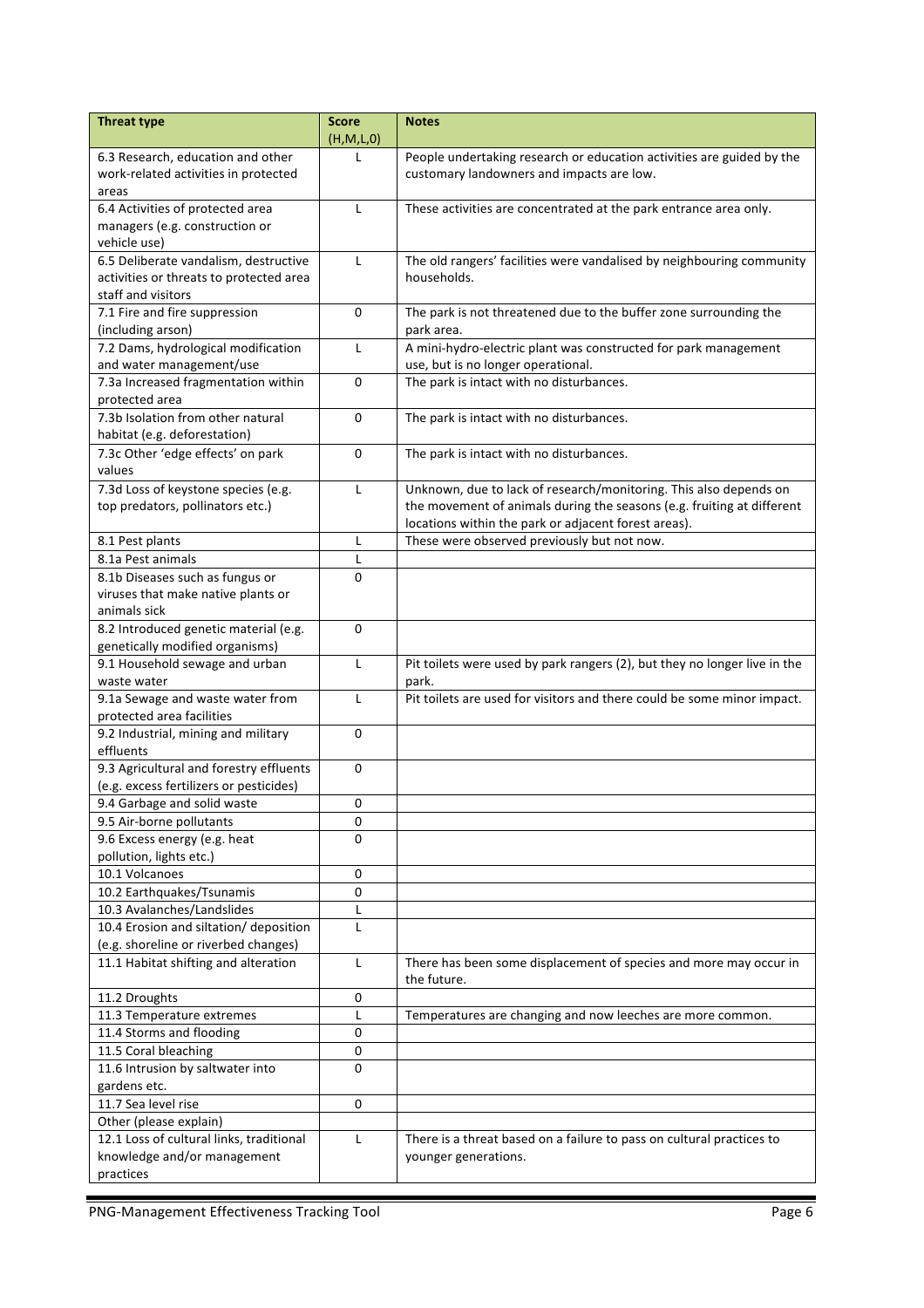| <b>Threat type</b>                    | <b>Score</b> | <b>Notes</b>                                                             |
|---------------------------------------|--------------|--------------------------------------------------------------------------|
|                                       | (H, M, L, 0) |                                                                          |
| 12.2 Natural deterioration of         |              | Deterioration of cultural sites is not observed now, but it can occur at |
| important cultural site values        |              | any time.                                                                |
| 12.3 Destruction of cultural heritage |              |                                                                          |
| buildings, gardens, sites etc.        |              |                                                                          |
| Other (please explain)                |              |                                                                          |

#### Table 5. Worst threats and ways forward

| <b>Threat</b><br>No. | <b>Threat</b><br>(Most significant first) | <b>Threat number</b><br>or name (copy<br>no. from Table 4) | Nature of the threat, impact and how to reduce the impact.                                                            |
|----------------------|-------------------------------------------|------------------------------------------------------------|-----------------------------------------------------------------------------------------------------------------------|
|                      | Climate change and<br>natural disasters   | 11.3                                                       | Change of temperature and occurrence of few things (leeches)<br>that have not been there and displacement of species. |
|                      | Introduction of invasive<br>species       | 8.1,8.1a                                                   | Introduction of new species destroys the habitats of the park.                                                        |
| з                    | Increase in the number of<br>visitors     | 6.1                                                        | An increase in the number of visitors may destroy the habitats,<br>walking tracks and increase littering.             |

# Part 4: What is the management like in the protected area?

## **Table 6. Management effectiveness scores, comments, next steps**

| <b>Issue</b>                      | <b>Score</b><br>(0,1,2,3, NA) | <b>Comment</b>                                                                                                                                                                    | <b>Next steps</b>                                                                                                                     |
|-----------------------------------|-------------------------------|-----------------------------------------------------------------------------------------------------------------------------------------------------------------------------------|---------------------------------------------------------------------------------------------------------------------------------------|
| 1a. Legal status                  | 3                             | The park is legally gazetted under<br>the National Parks Act 1966.                                                                                                                | Re-designate the park under the new<br>Policy on Protected Areas and related<br>legislation.                                          |
| 1b. Legal status                  |                               |                                                                                                                                                                                   |                                                                                                                                       |
| 2a. Protected area<br>regulations | $\overline{2}$                | Communities are aware of the<br>status of the park as a provincial<br>park and also understand the park<br>management requirements.                                               | Need to urgently employ someone<br>(with salary and appropriate<br>resources) to manage the park.                                     |
| 2b. Protected area                |                               |                                                                                                                                                                                   |                                                                                                                                       |
| regulations                       |                               |                                                                                                                                                                                   |                                                                                                                                       |
| 3. Law enforcement                | $\mathbf{1}$                  | The community takes ownership in<br>enforcing the law, although there<br>are major deficiencies in human<br>capacity (e.g. there a no longer any<br>rangers working in the park). | Communities should be equipped<br>(trained as rangers and provided with<br>appropriate equipment) to enforce<br>the laws of the park. |
| 4. Protected area objectives      | $\mathcal{P}$                 | The park has agreed objectives and<br>was managed to achieve these.<br>However, currently there is no park<br>management team and no day to<br>day management.                    | Identify resources (financial and<br>equipment and human) to manage<br>the park activities and achieve<br>effective outcomes.         |
| 5. Protected area design          | $\overline{2}$                | The size is adequate to achieve the<br>objectives but could do better if<br>adequately resourced.                                                                                 | Investigate opportunities to extend<br>the park area on customary land.                                                               |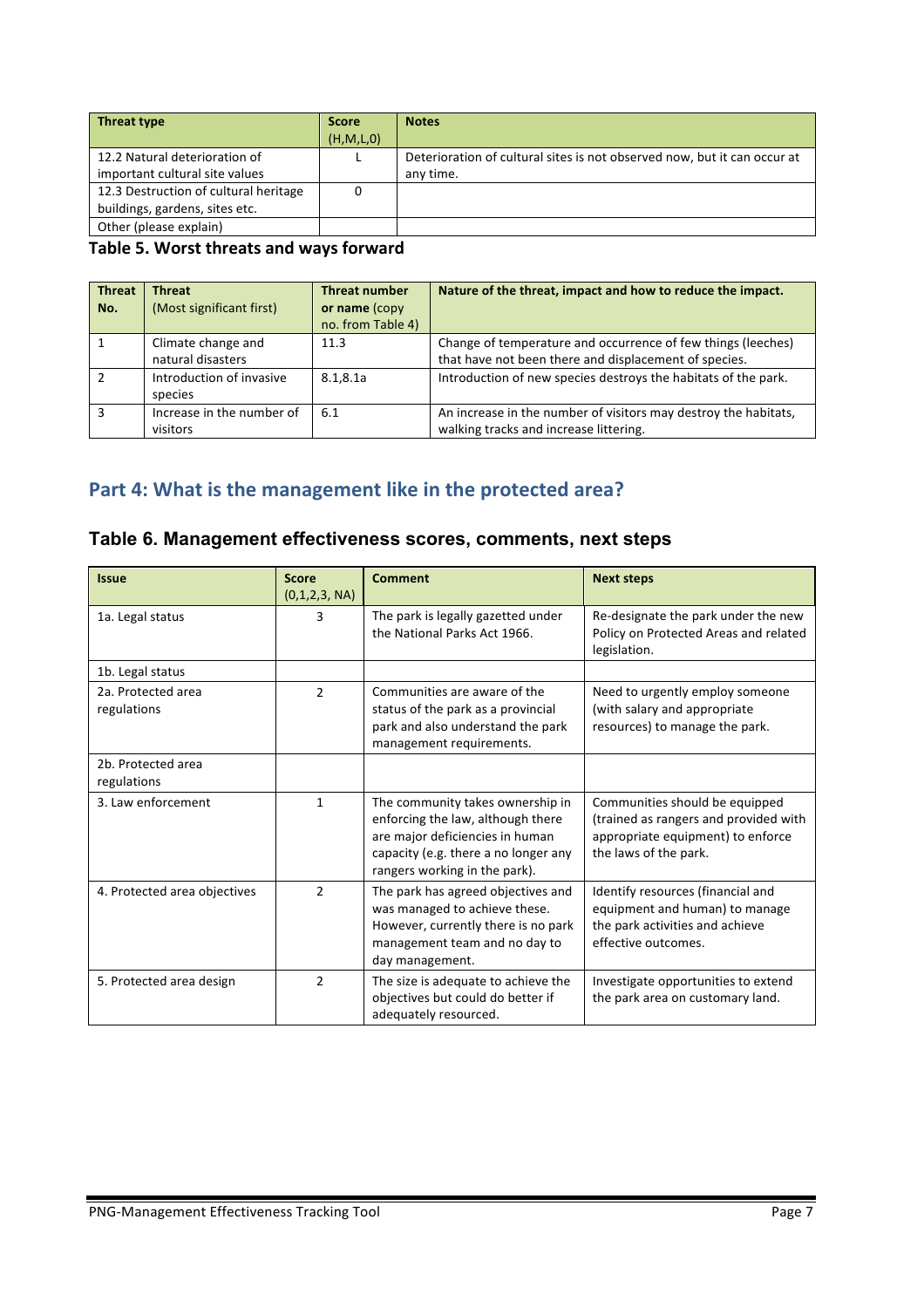| <b>Issue</b>                 | <b>Score</b><br>(0,1,2,3, NA) | <b>Comment</b>                                                                                                                                                                                                                                                                                                                                                                                                            | <b>Next steps</b>                                                                                                                                                                                                                                                                        |
|------------------------------|-------------------------------|---------------------------------------------------------------------------------------------------------------------------------------------------------------------------------------------------------------------------------------------------------------------------------------------------------------------------------------------------------------------------------------------------------------------------|------------------------------------------------------------------------------------------------------------------------------------------------------------------------------------------------------------------------------------------------------------------------------------------|
| 6. Protected area boundaries | 3                             | The park boundary is known by the<br>surrounding communities and<br>there is an adjacent buffer zone.                                                                                                                                                                                                                                                                                                                     | An extension boundary has already<br>been surveyed by EH Provincial Lands<br>Division and needs to be negotiated<br>further with the customary<br>landowners.                                                                                                                            |
| 7. Management plan           | $\overline{2}$                | A Management Plan exists, but<br>there is no ranger presence or<br>financial resources to implement<br>the plan and there is a lack of<br>institutional support.                                                                                                                                                                                                                                                          | There is a need to do revise the<br>Management Plan for the provincial<br>park and set new directions for the<br>park.                                                                                                                                                                   |
| 7a. Planning process         | $\mathbf{1}$                  | Customary landowners are<br>involved in management processes.                                                                                                                                                                                                                                                                                                                                                             | There is a need for the Provincial<br>Government to involve the<br>landowners and other stakeholders<br>in updating the Management Plan.                                                                                                                                                 |
| 7b. Planning process         | 0                             | There has been no recent review or<br>updating of the Management Plan.<br>Communities are not really aware<br>of the Plan.                                                                                                                                                                                                                                                                                                | The community needs to be fully<br>involved to provide the support,<br>security and trust for the park and<br>the visitors.                                                                                                                                                              |
| 7c. Planning process         | $\mathbf{1}$                  | There are quarterly meetings with<br>stakeholders and partners.                                                                                                                                                                                                                                                                                                                                                           | There is a need to talk with and<br>involve stakeholders who contribute<br>or utilise the facility and this process<br>needs to be made part of the<br>planning process.                                                                                                                 |
| 8. Regular work plan         | $\mathbf{1}$                  | There is a work plan in place, but is<br>implemented voluntarily.                                                                                                                                                                                                                                                                                                                                                         | Establish and fund and effective work<br>plan for the park.                                                                                                                                                                                                                              |
| 9. Resource inventory        | $\overline{2}$                | Information of the park's resources<br>were collected by different<br>institutions such as PNG Institute of<br>Biological Research (PNGIBR),<br><b>Research Conservation Foundation</b><br>(RCF), National Museum and Arts<br>Gallery (NM&AG), University of<br>Goroka, University of Papua New<br>Guinea, Institute of Medical<br>Research, Papuan New Guinea<br>University of Technology and<br>Divine Word University. | Collate the information that has been<br>gathered on the park and store it at<br>one location (or online), so that it is<br>accessible to all partners and<br>stakeholders, including visitors and<br>tourists. Posters of important species<br>can be produced from the<br>information. |
| 10. Protection systems       | $\mathbf{1}$                  | No written systems are in place,<br>but there is a common<br>understanding in the community<br>and by visitors to the park of the<br>relevant rules.                                                                                                                                                                                                                                                                      | Formal protection systems should be<br>developed and promoted.                                                                                                                                                                                                                           |
| 11. Research and monitoring  | $\overline{2}$                | There is information at the<br>provincial government and with<br>other institutions, but this is not<br>used to support the management<br>of the park and it is also not<br>accessible by the communities.                                                                                                                                                                                                                | Information shall be made available<br>for the management of the park and<br>to the landowning communities.                                                                                                                                                                              |
| 12. Resource management      | $\mathbf{1}$                  | This was practiced when park<br>rangers were employed and when<br>the Board of Trustees was<br>operation, but it is no longer<br>undertaken today.                                                                                                                                                                                                                                                                        | Need to urgently get/employ<br>someone (with salary and<br>appropriate resources) to manage<br>the park.                                                                                                                                                                                 |
| 13a. Staff numbers           | $\Omega$                      | There are no paid staff. All work is<br>done on a voluntary basis by the<br>customary landowners.                                                                                                                                                                                                                                                                                                                         | Need to urgently get/employ<br>someone (with salary and<br>appropriate resources) to manage<br>the park.                                                                                                                                                                                 |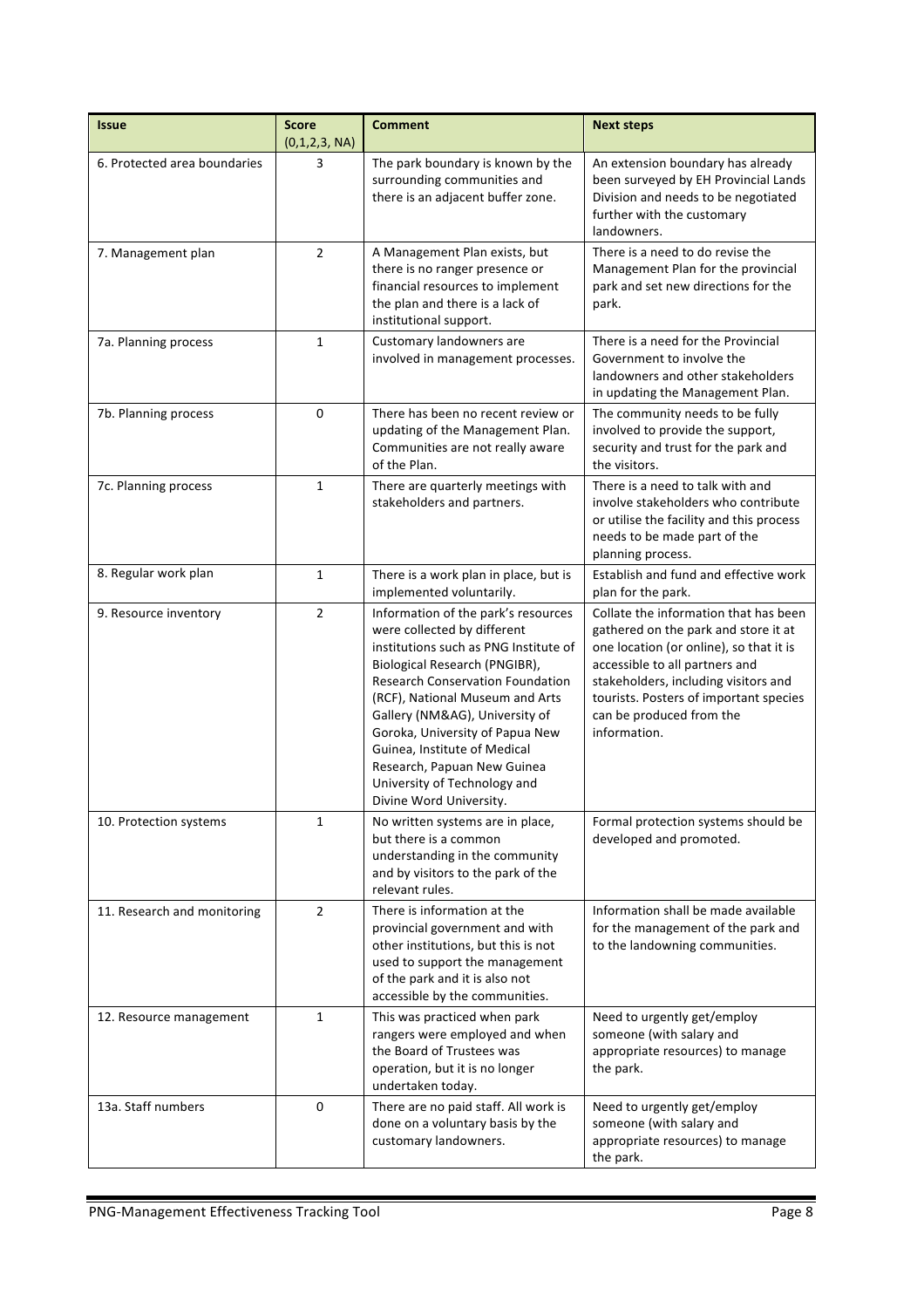| <b>Issue</b>                                          | <b>Score</b><br>(0,1,2,3, NA) | <b>Comment</b>                                                                                                                                                                             | <b>Next steps</b>                                                                                                                                                                                                                                              |
|-------------------------------------------------------|-------------------------------|--------------------------------------------------------------------------------------------------------------------------------------------------------------------------------------------|----------------------------------------------------------------------------------------------------------------------------------------------------------------------------------------------------------------------------------------------------------------|
| 13b. Other people working<br>on the protected area    | 2                             | Customary landowners assist on a<br>voluntary basis.                                                                                                                                       | Members of the community should<br>be identified, trained and resourced<br>to manage the park.                                                                                                                                                                 |
| 14. Training and skills                               | $\overline{2}$                | There is a lack of specific skills such<br>as tour guiding and curating for the<br>park.                                                                                                   | Members of the community should<br>be identified, trained and resourced<br>to manage the park.                                                                                                                                                                 |
| 15. Current budget                                    | $\mathbf 0$                   | The responsible provincial<br>government agency, Division of<br>Natural Resource is not very<br>supportive with a budget to<br>manage the park.                                            | Funding support is required from<br>either the National or Provincial<br>Government. This is necessary for the<br>management of this important park.                                                                                                           |
| 16. Security of budget                                | <b>NA</b>                     |                                                                                                                                                                                            |                                                                                                                                                                                                                                                                |
| 17. Management of budget                              | ΝA                            |                                                                                                                                                                                            |                                                                                                                                                                                                                                                                |
| 18. Equipment                                         | 0                             | There is no equipment currently.                                                                                                                                                           | Equipment is needed to undertake<br>management of the park.                                                                                                                                                                                                    |
| 19. Maintenance of<br>equipment                       | <b>NA</b>                     |                                                                                                                                                                                            |                                                                                                                                                                                                                                                                |
| 20. Education and awareness                           | $\overline{2}$                | There used to be education and<br>awareness programs in the past<br>but this has been reduced due to<br>limited funding and the absence of<br>park rangers employed to manage<br>the park. | Identify potential avenues to<br>establish education and awareness<br>raising e.g. undertaken by local NGOs<br>such as RCF with adequate funding.<br>RCF is currently involved in producing<br>educational materials relating to<br>biodiversity conservation. |
| 21. Planning for land use or<br>marine activities     | 3                             | There are no gardens, houses or<br>settlements near the park due to a<br>buffering forest area between<br>communities and the park.                                                        | There is need for better management<br>and land-use planning for the park<br>and the community.                                                                                                                                                                |
| 22. State and commercial<br>neighbours                | 0                             | No surrounding commercial<br>neighbours. However, generally the<br>population of Goroka township<br>area is aware of the status of this<br>area.                                           |                                                                                                                                                                                                                                                                |
| 23. Indigenous people/<br><b>Customary landowners</b> | 2                             | Customary landowners were<br>involved in the decision to protect<br>this area under the land lease<br>agreement with the government.                                                       | There is a plan to increase the area<br>and boundary of the park. The<br>proposed boundary has been<br>surveyed already.                                                                                                                                       |
| 24a. Impact on communities                            | $\mathbf{1}$                  | There is open communication<br>between the landowners and other<br>stakeholders such as CEPA.                                                                                              |                                                                                                                                                                                                                                                                |
| 24b. Impact on communities                            | 0                             | There are no programs being<br>implement to improve the<br>customary landowners' welfare.<br>Previously community members<br>were engaged through<br>employment.                           |                                                                                                                                                                                                                                                                |
| 24c. Impact on communities                            | $\mathbf{1}$                  | Communities still support the<br>protected area or park and are<br>intending to increase the size.                                                                                         |                                                                                                                                                                                                                                                                |
| 25. Economic benefit                                  | $\mathbf{1}$                  | Currently there is no economic<br>benefit but there is potential.                                                                                                                          | Conduct studies to create economic<br>incentives for the communities.                                                                                                                                                                                          |
| 26. Monitoring and<br>evaluation                      | $\Omega$                      | Currently there is no monitoring or<br>evaluation.                                                                                                                                         | There is a great need for this to<br>happen at the park level to<br>understand the health and<br>sustenance of the values                                                                                                                                      |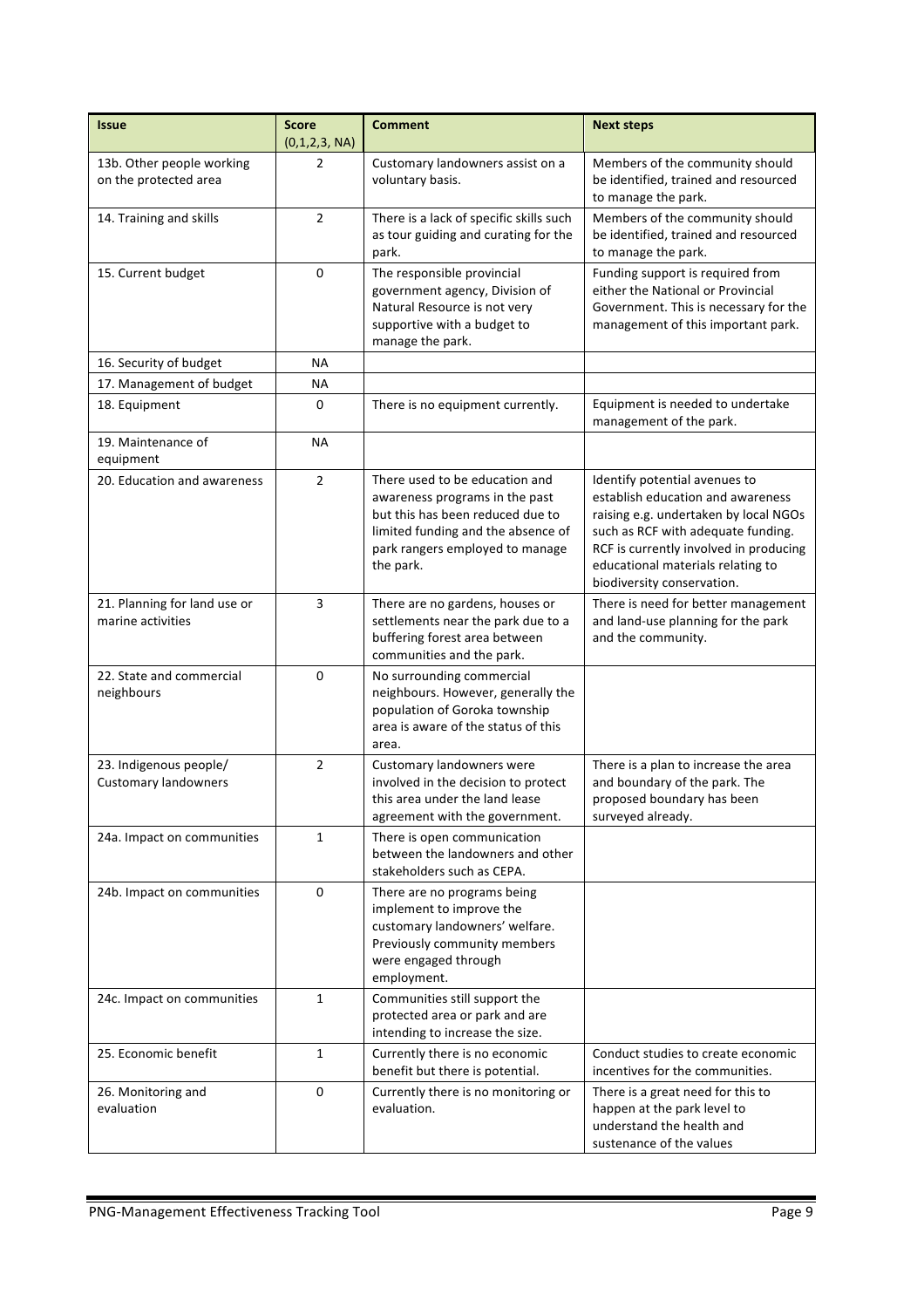| <b>Issue</b>                        | <b>Score</b><br>(0,1,2,3, NA) | <b>Comment</b>                                                                                                                                                     | <b>Next steps</b>                                                                                                                               |
|-------------------------------------|-------------------------------|--------------------------------------------------------------------------------------------------------------------------------------------------------------------|-------------------------------------------------------------------------------------------------------------------------------------------------|
| 27. Visitor facilities              | 1                             | The visitor facilities (e.g. pit toilet<br>and tracks and lookouts) are<br>limited.                                                                                | Identify, in collaboration with<br>relevant stakeholders, the facilities<br>needed in the park.                                                 |
| 28. Commercial tourism<br>operators | $\overline{2}$                | There is communication with the<br>tour operators including hotels.                                                                                                | Engagement with tourism<br>operators/hotels should be improved<br>with the involvement of landowners<br>/ communities.                          |
| 29. Fees                            | $\mathbf{1}$                  | Some ad hoc payments are made<br>to the local community for helping<br>the tour operators. However, due<br>to a lack of rangers, no fees are<br>generally applied. | Fees should be collected and<br>managed by an appropriate agency<br>to support the management of the<br>park.                                   |
| 30. Condition of values             | 3                             | The general condition of the values<br>remains intact with minor<br>disturbances along the tracks and<br>lookouts.                                                 | Expand the awareness training to<br>keep the values intact.                                                                                     |
| 30a.Condition of values             | $\mathbf{1}$                  | The assessment is based on<br>observations and some research<br>information.                                                                                       | There is a need for scheduled<br>monitoring and evaluation of the<br>values to ensure effective outcomes.                                       |
| 30b. Condition of values            | $\Omega$                      | No management programs are in<br>place now to address threats to the<br>park.                                                                                      | Identify appropriate funding sources<br>and other resources to implement<br>effective threat abatement plans.                                   |
| 30c. Condition of values            | $\Omega$                      | There is no routine maintenance of<br>key park values due to the absence<br>of park management personnel.                                                          | Funding support is needed to re-<br>habilitate the park infrastructure<br>facilities, especially orchid gardens<br>and facilities for visitors. |

# Part 5: Condition and trends of protected area values

## **Table 7. Values, condition and trend**

| <b>Key value</b>                                             | <b>Condition Score</b> | <b>Trend Score</b> | Information source and justification for Assessment and                                                                                                                                                                                                                                                                   |
|--------------------------------------------------------------|------------------------|--------------------|---------------------------------------------------------------------------------------------------------------------------------------------------------------------------------------------------------------------------------------------------------------------------------------------------------------------------|
| (from Table 2)                                               | (VG, G, F, P, DK)      | (I, S, D, DK)      | <b>HOW the condition can be IMPROVED</b>                                                                                                                                                                                                                                                                                  |
| Animal species                                               | VG                     | S                  | Due to the absence of park rangers, visitors and communities<br>are not allowed to enter the park without informing the<br>landowners. As a consequence there is no interference or<br>impacts to the park environment and its resources.                                                                                 |
| Forest ecosystems,<br>including rivers and<br>streams        | VG                     | S                  | As above.                                                                                                                                                                                                                                                                                                                 |
| Panndanus (Karuka)<br>(Pandanus julianettii)                 | VG                     | S                  | As above.                                                                                                                                                                                                                                                                                                                 |
| Ecotourism values<br>(tracks, lookouts)                      | VG                     | S                  | The condition of the lookouts is satisfactory. Tracks need to be<br>maintained due to deterioration from runoff. There is a plan to<br>undertake maintenance by the landowners, however, there is<br>no funding support (a funding proposal is being developed for<br>the rehabilitation of these facilities and tracks). |
| Caves and sites of<br>traditional and cultural<br>importance | VG                     | S                  | These sites remain undisturbed and help to protect traditional<br>and cultural beliefs.                                                                                                                                                                                                                                   |
| Research and education                                       | VG                     | S                  | The park values remain relatively intact and provide an<br>important resource for education and research.                                                                                                                                                                                                                 |